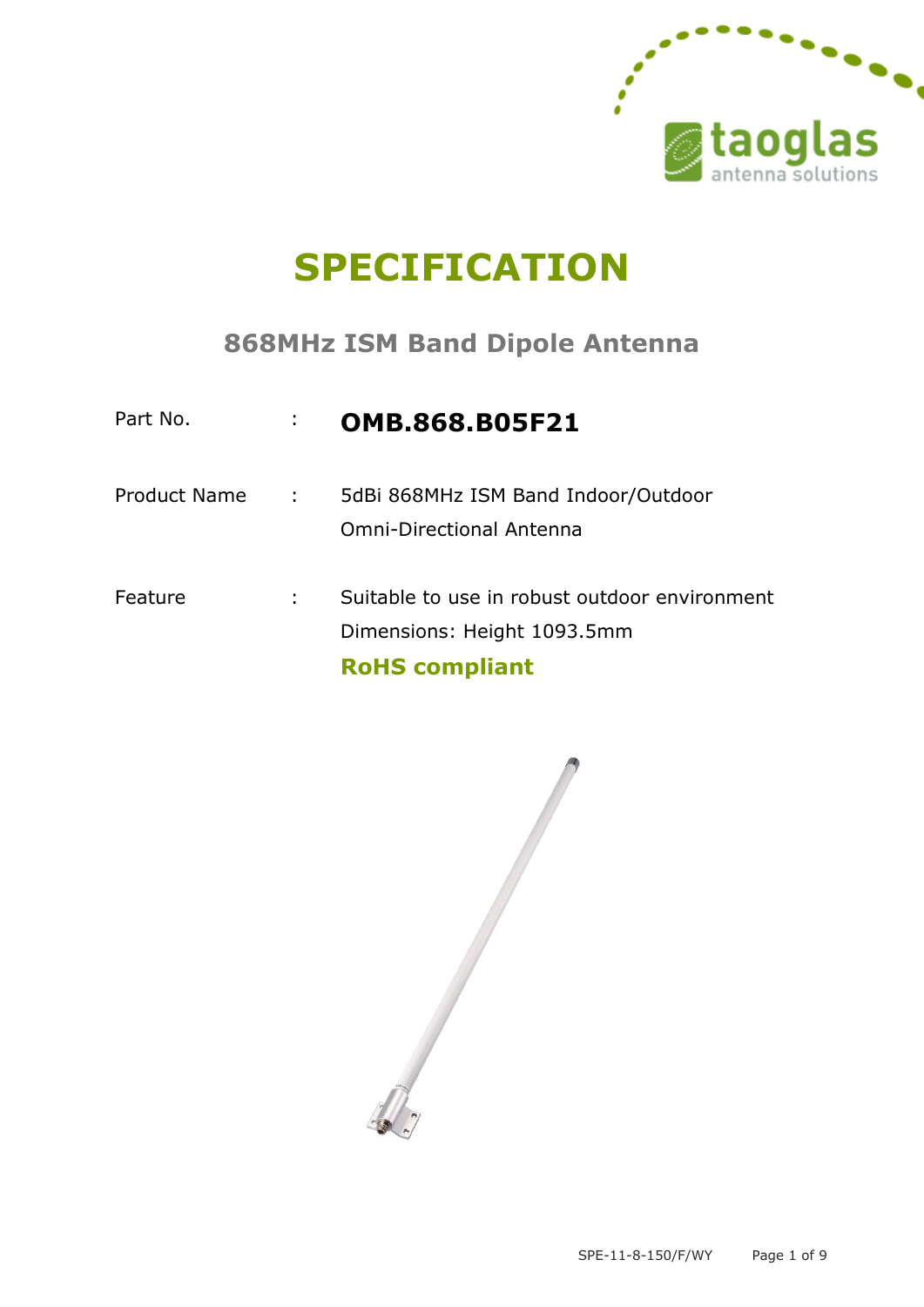

## **1.Introduction**

The 868MHz Barracuda ISM Outdoor antenna is designed to a have a long distance coverage. Omni-directional high gain across all bands ensures constant reception and transmission. The UV resistant coating with fiberglass housing makes this antenna suitable to be mounted in robust outdoor environment, pole-mounting and wall-mounting bracket is included.

The antenna finds its usage in metering, industrial monitoring and security applications.

This antenna is suitable to use as part of narrow channel M2M Sigfox Network, for simple M2M management in cities. The main applications would be Smart Cities, Utilities, Public Transport.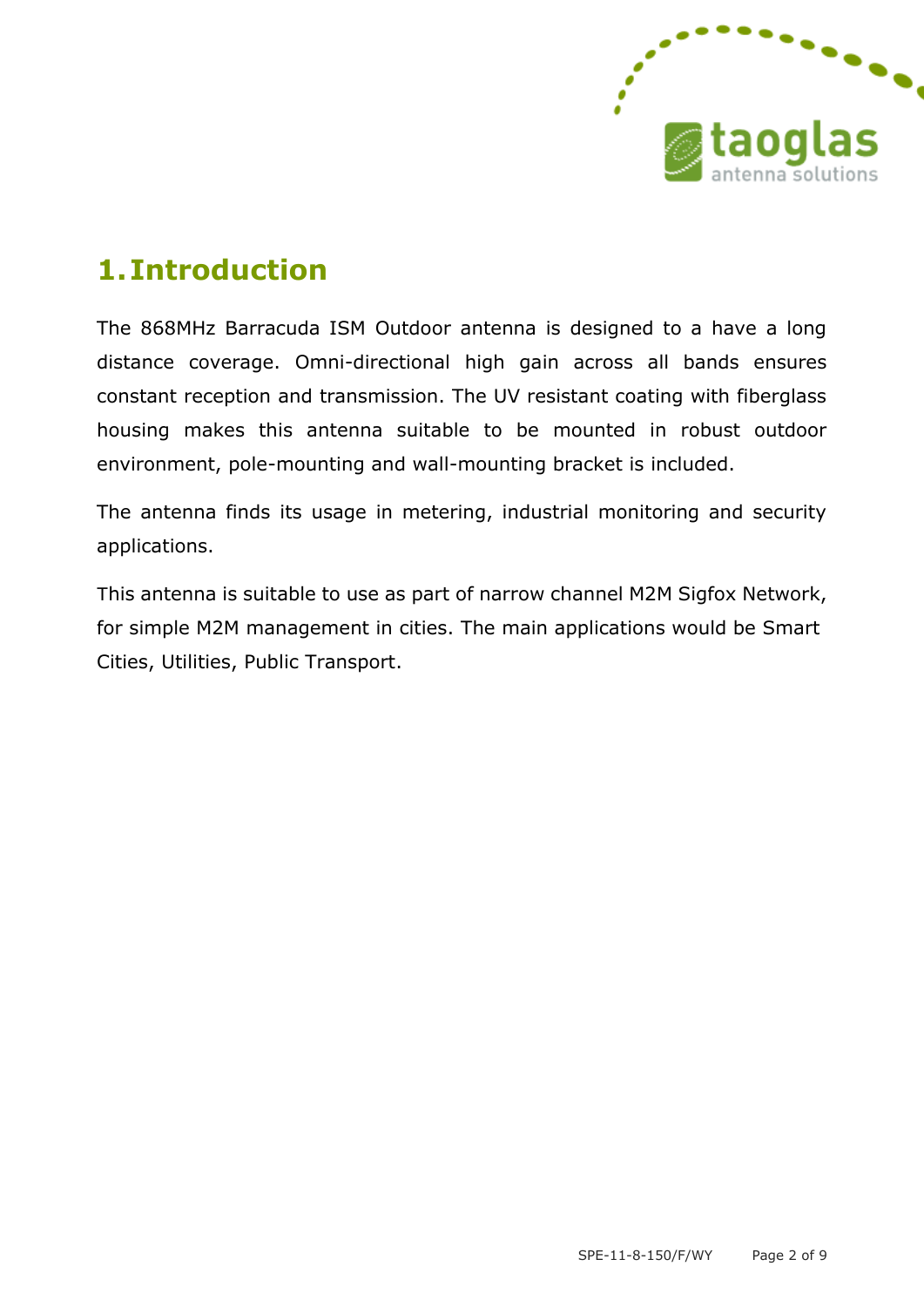

### Specification

| <b>ELECTRICAL</b>            |                                    |  |  |  |  |
|------------------------------|------------------------------------|--|--|--|--|
| <b>Standard</b>              | <b>ISM 868</b>                     |  |  |  |  |
| <b>Band</b>                  | 860~870MHz                         |  |  |  |  |
| Antenna Type                 | Collinear                          |  |  |  |  |
| Gain(max)                    | 5dBi                               |  |  |  |  |
| Polarization                 | Vertical                           |  |  |  |  |
| Impedance                    | 50 ohms                            |  |  |  |  |
| Max Input Power              | 50 watts                           |  |  |  |  |
| <b>VSWR</b>                  | <1.5:1                             |  |  |  |  |
| Radiation                    | <b>Omni-Directional</b>            |  |  |  |  |
| Vertical Beam-width          | 38 Deg                             |  |  |  |  |
| Horizontal Beam-width        | 360 Deg                            |  |  |  |  |
| Antenna Design               | Dipole Array                       |  |  |  |  |
| <b>Internal Material</b>     | Copper                             |  |  |  |  |
| Connector                    | N Type Female                      |  |  |  |  |
|                              | <b>MECHANICAL</b>                  |  |  |  |  |
| Length                       | 1094mm(Max)                        |  |  |  |  |
| <b>Base Diameter</b>         | 70*55mm(Max)                       |  |  |  |  |
| Antenna Weight(G.W)          | 680g                               |  |  |  |  |
| Mounting<br>Accessories(G.W) | 70 <sub>g</sub>                    |  |  |  |  |
| Application                  | Indoor/Outdoor                     |  |  |  |  |
| <b>Radome Material</b>       | <b>White Fiberglass</b>            |  |  |  |  |
| <b>Base Material</b>         | Aluminum                           |  |  |  |  |
| <b>Mount Style</b>           | Pole Mount/Wall Mount              |  |  |  |  |
| Mounting                     | <b>Stainless Steel</b>             |  |  |  |  |
| <b>Wind Resistance</b>       | $>150$ mph( $>241$ km/h)           |  |  |  |  |
| Housing                      | Fiberglass                         |  |  |  |  |
| ENVIRONMENTAL                |                                    |  |  |  |  |
| <b>Storage Temperature</b>   | $-20$ °C to $+80$ °C               |  |  |  |  |
|                              |                                    |  |  |  |  |
| <b>Operating Temperature</b> | $-20^{\circ}$ C to $+60^{\circ}$ C |  |  |  |  |
| <b>Operating Humidity</b>    | 10%~80% non-condensing             |  |  |  |  |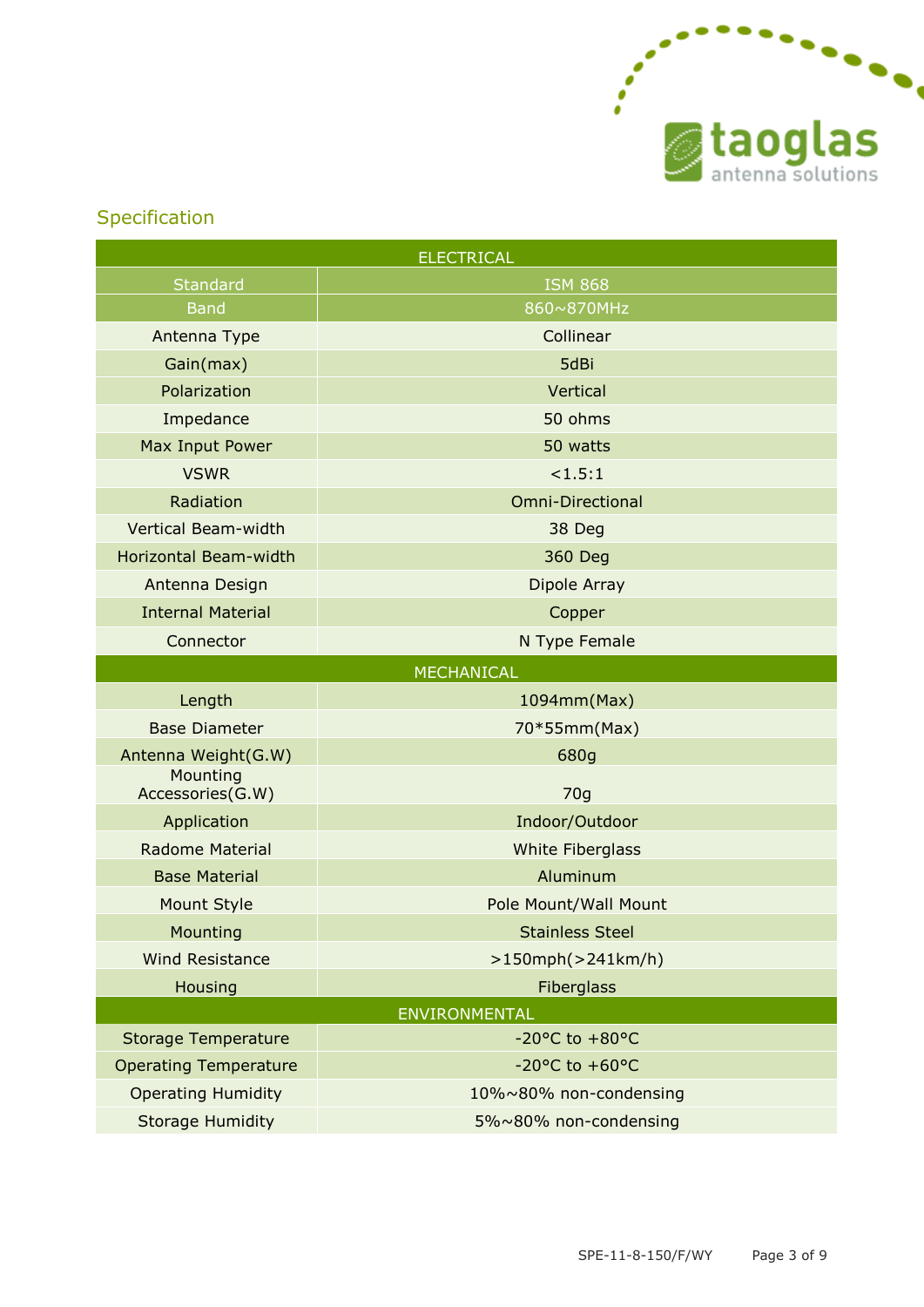

## **2.Antenna Characteristics**



870

875

#### **3.1 Return Loss**

 $-10$  $\frac{1}{855}$ 

860

865

SPE-11-8-150/F/WY Page 4 of 9

880 (MHz)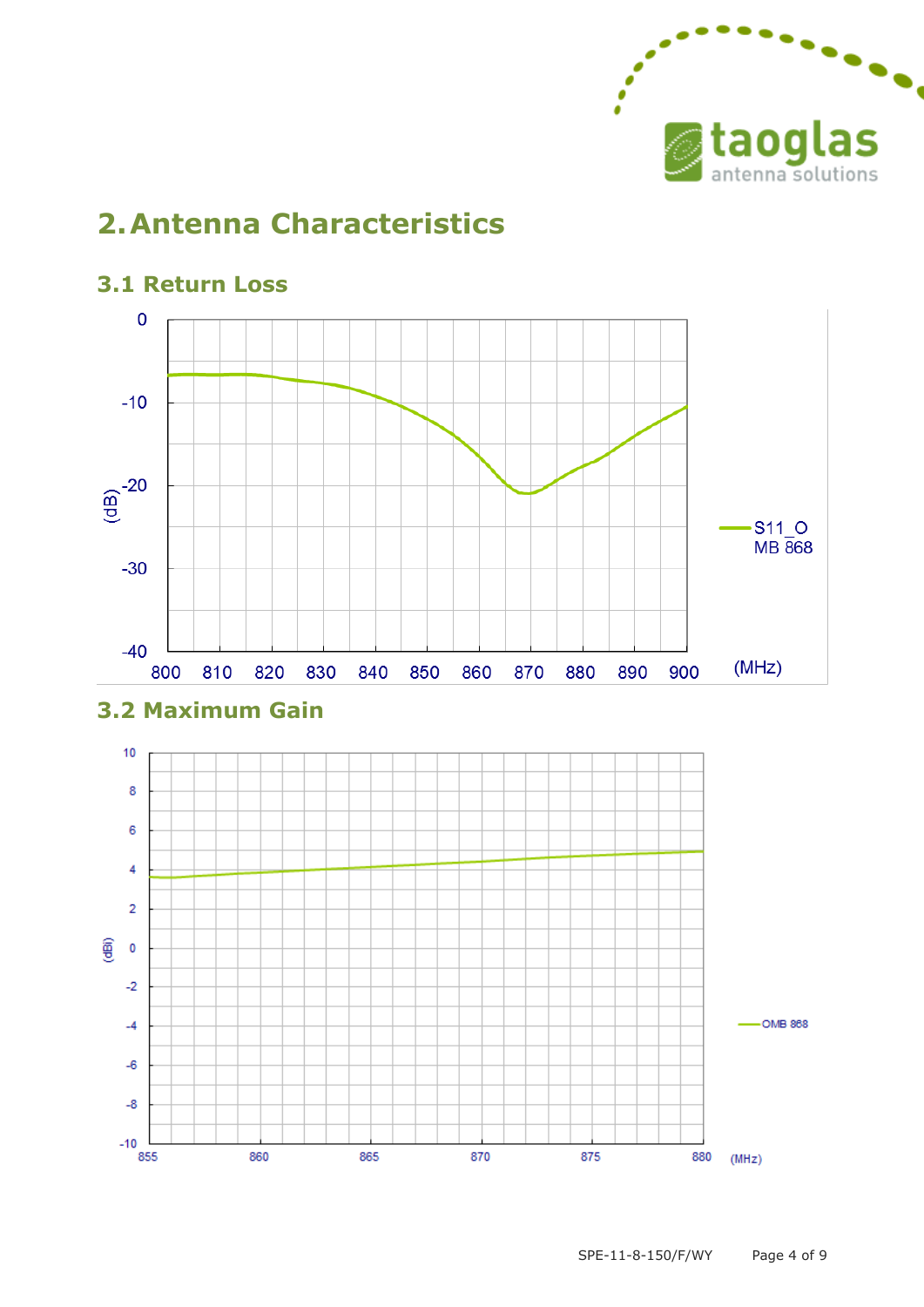

#### $\overline{6}$  $\overline{4}$  $\overline{2}$  $\mathbf 0$  $\frac{2}{9}$  -2 -free space  $-4$  $-6$  $-8$  $-10$ 855 860 865 870 880 (MHz) 875

### **3.3 Average Gain**



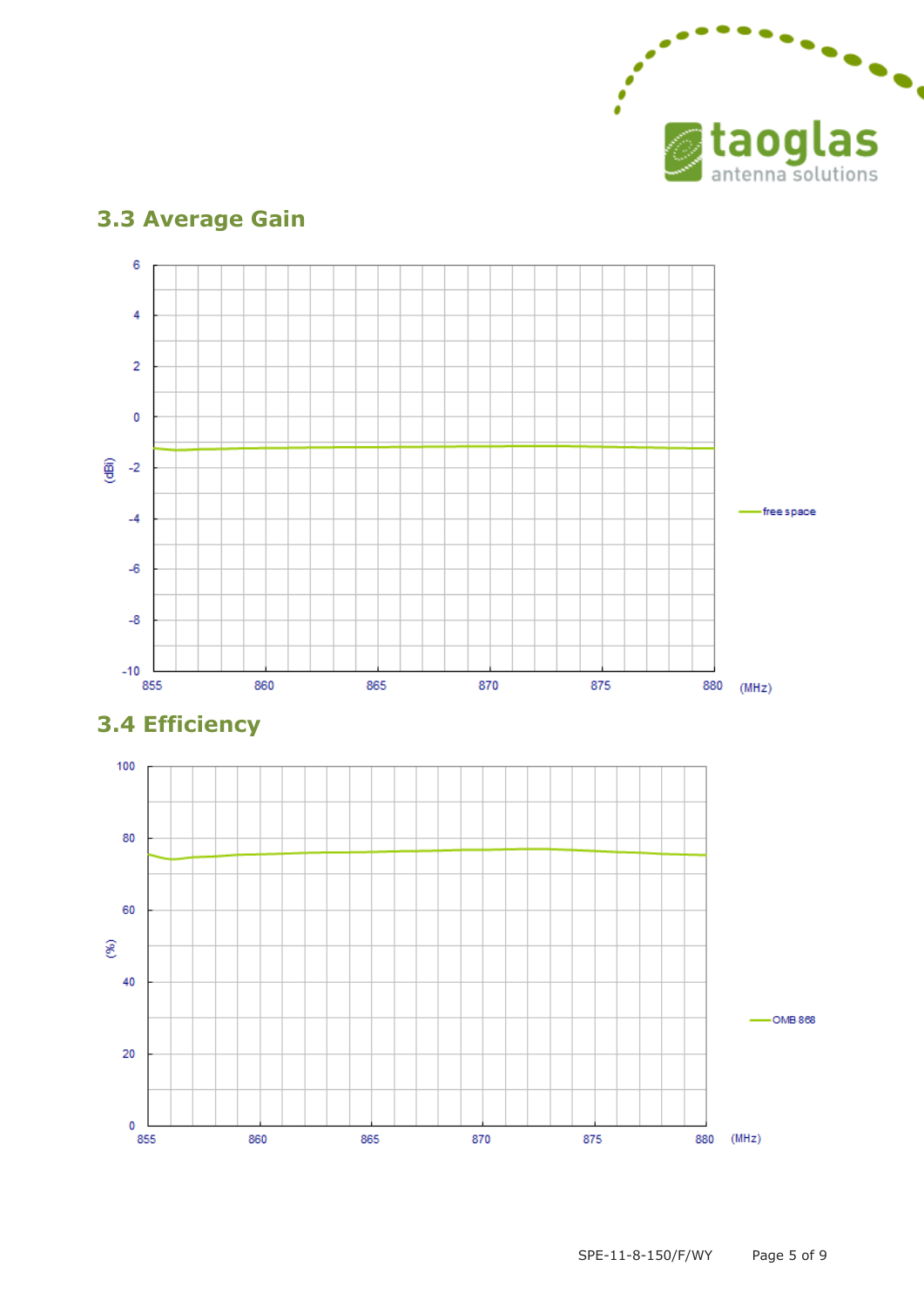

# **3.3D Radiation Property**

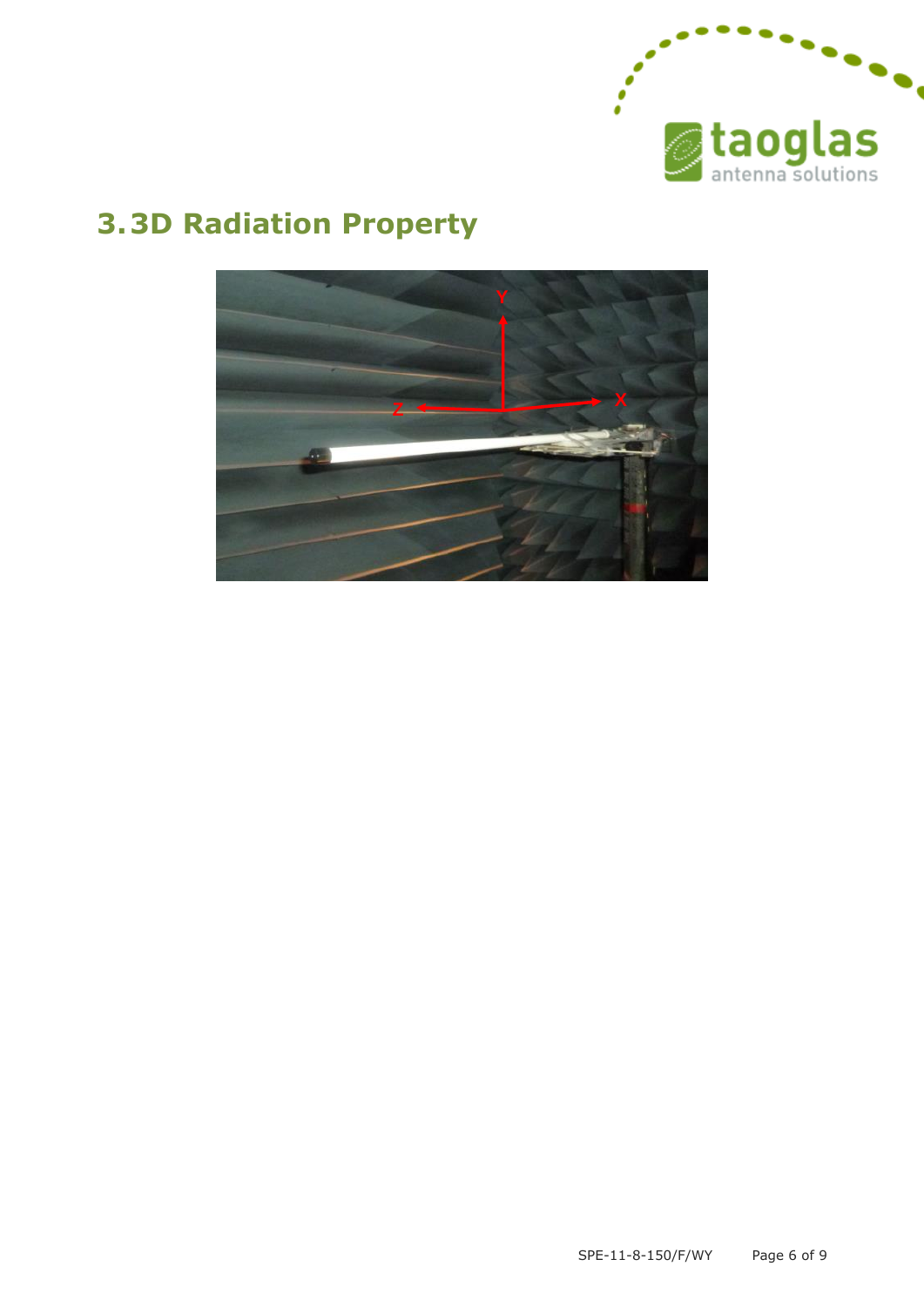



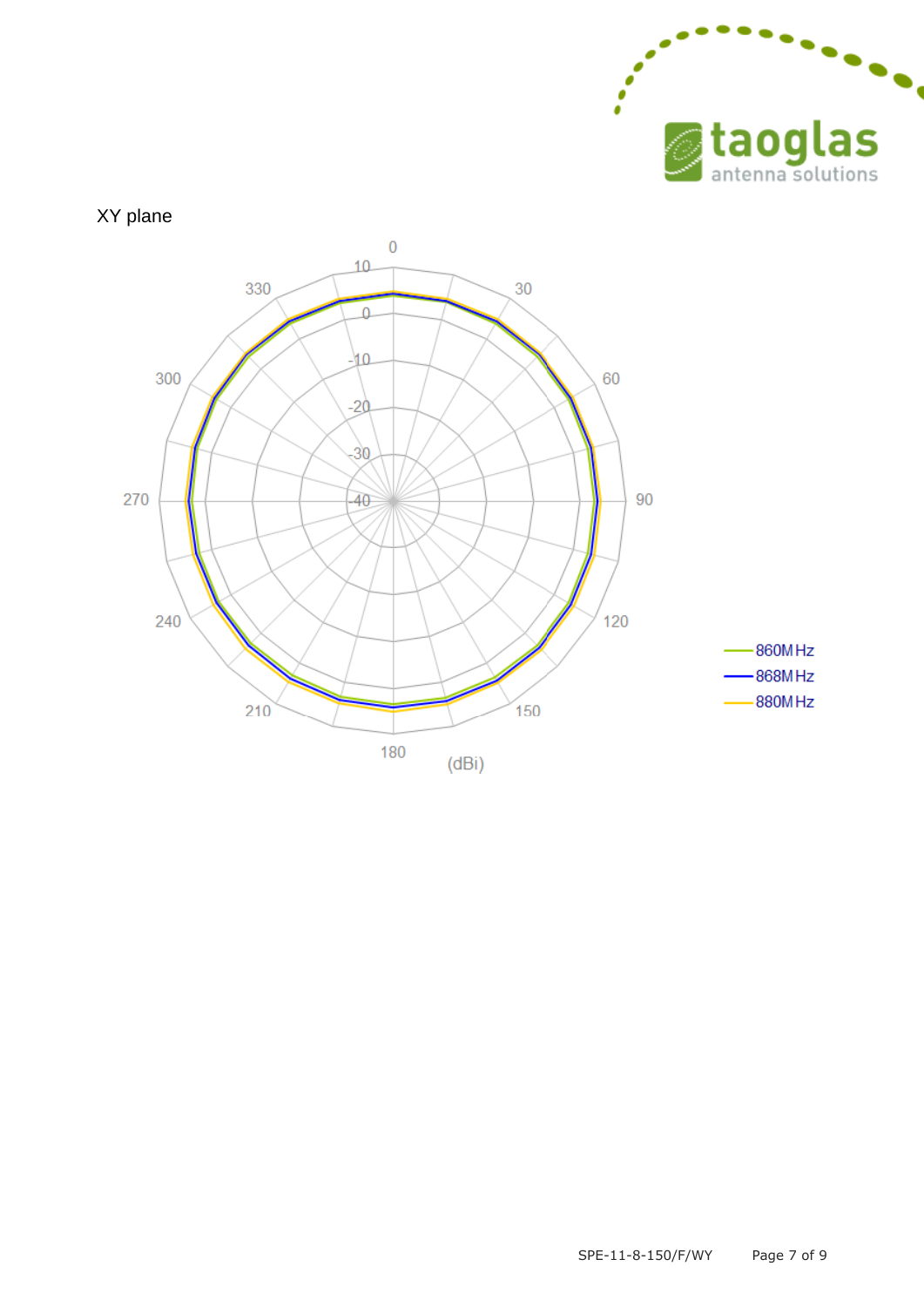

#### XZ plane

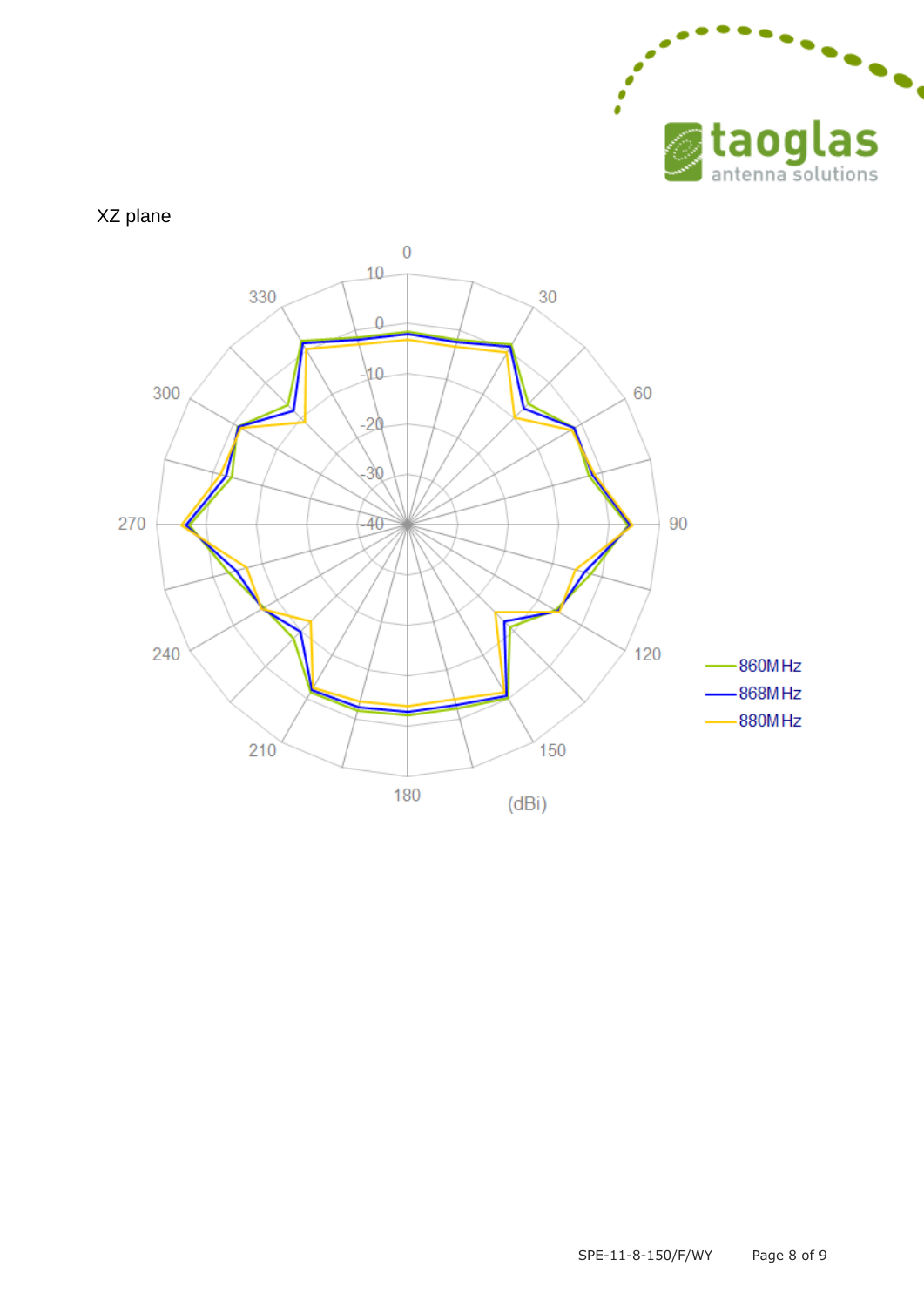



|                | Name            | P/N            | Material        | Finish    | QTY            |
|----------------|-----------------|----------------|-----------------|-----------|----------------|
|                | OMB.868 Antenna | 001212B010021A | Glass Fiber     | White     |                |
| $\overline{2}$ | Cover           | 000111K000021A | <b>ABS</b>      | Silver    |                |
| 3              | Holder          | 000311K000021A | Aluminum        | Silver    |                |
| $\overline{4}$ | $N$ Type $(F)$  | 201211K000021A | <b>Brass</b>    | Ni Plated |                |
| 5              | M6 U Type Screw | 000411K000021A | Stainless Steel | Silver    | $\overline{2}$ |
| 6              | M6 Washer       | 000411K010021A | Stainless Steel | Silver    |                |
| $\overline{7}$ | M6 Nut          | 000411K020021A | Stainless Steel | Silver    |                |